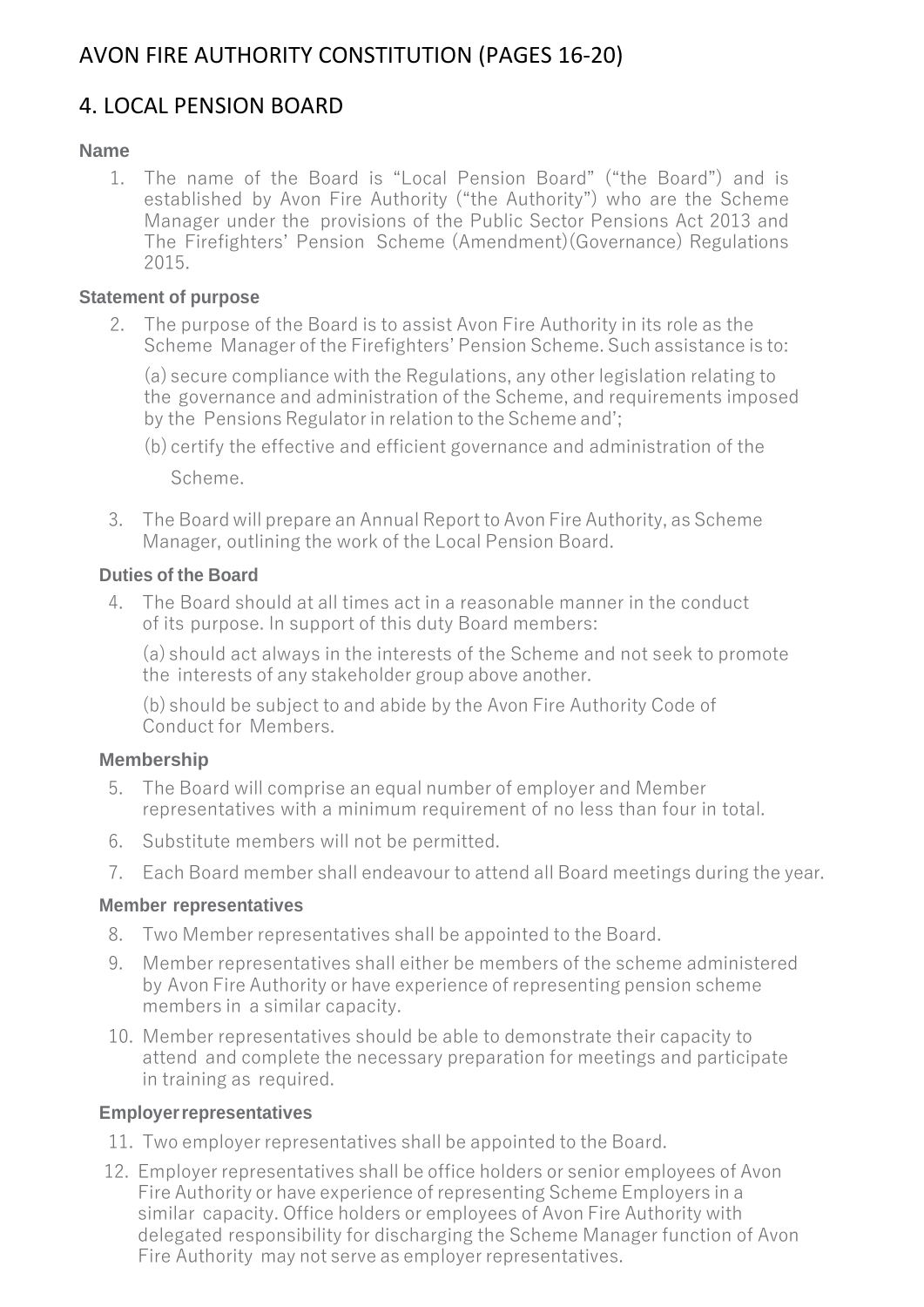- 13. Employer representatives should be able to demonstrate their capacity to attend and complete the necessary preparation for meetings and participate in training as required.
- 14. Employer representatives shall be appointed by Avon Fire Authority in a manner which it considers best promotes the purpose of the Board.

## **Appointment of Chair**

- 15. Avon Fire Authority shall appoint a Board appointed Chair.
- 16. The duties of the Chair should be in accordance with the duties of a Chair within Avon Fire Authority.

#### **Notification of appointments**

17. On appointment to the Board Avon Fire Authority shall publish the name of the appointees, the process followed in the appointment together with the way in which the appointments support the effective delivery of the purpose of the Board.

#### **Conflicts of interest**

- 18. All members of the Board must declare to Avon Fire Authority on appointment and at any such time as their circumstances change any potential conflict of interest arising as a result of their position on the Board.
- 19. On appointment to the Board and following any subsequent declaration of potential conflict Avon Fire Authority shall ensure that any potential conflict is effectively managed in line with both the internal procedures of Avon Fire Authority and the requirements of the Pensions Regulator's codes of practice on conflict of interest for Board members.

#### **Knowledge and understanding (including training)**

- 20. Knowledge and understanding must be considered in light of the role of the Board to assist Avon Fire Authority in line with the requirements outlined in section 2 above. The Board should establish and maintain a policy and framework to address the knowledge and understanding requirements that apply to Board members. That policy and framework shall set out the degree of knowledge and understanding required as well as how knowledge and understanding is acquired, reviewed andupdated.
- 21. Board members shall attend and participate in training arranged in order to meet and maintain the requirements set out in the Board's knowledge and understanding policy and framework.
- 22. Board members shall participate in such personal training needs analysis or other processes that are put in place in order to ensure that they maintain the required level of knowledge and understanding to carry out their role on the Board.
- 23. The Board is entitled to one free training session per annum to be delivered in house by the Local GovernmentAssociation (LGA).

#### **TermsofOffice**

24. Term of Office shall be longer than 12 months to allow sufficient development of knowledge and understanding, up to a maximum of 8 years for Fire Authority Members.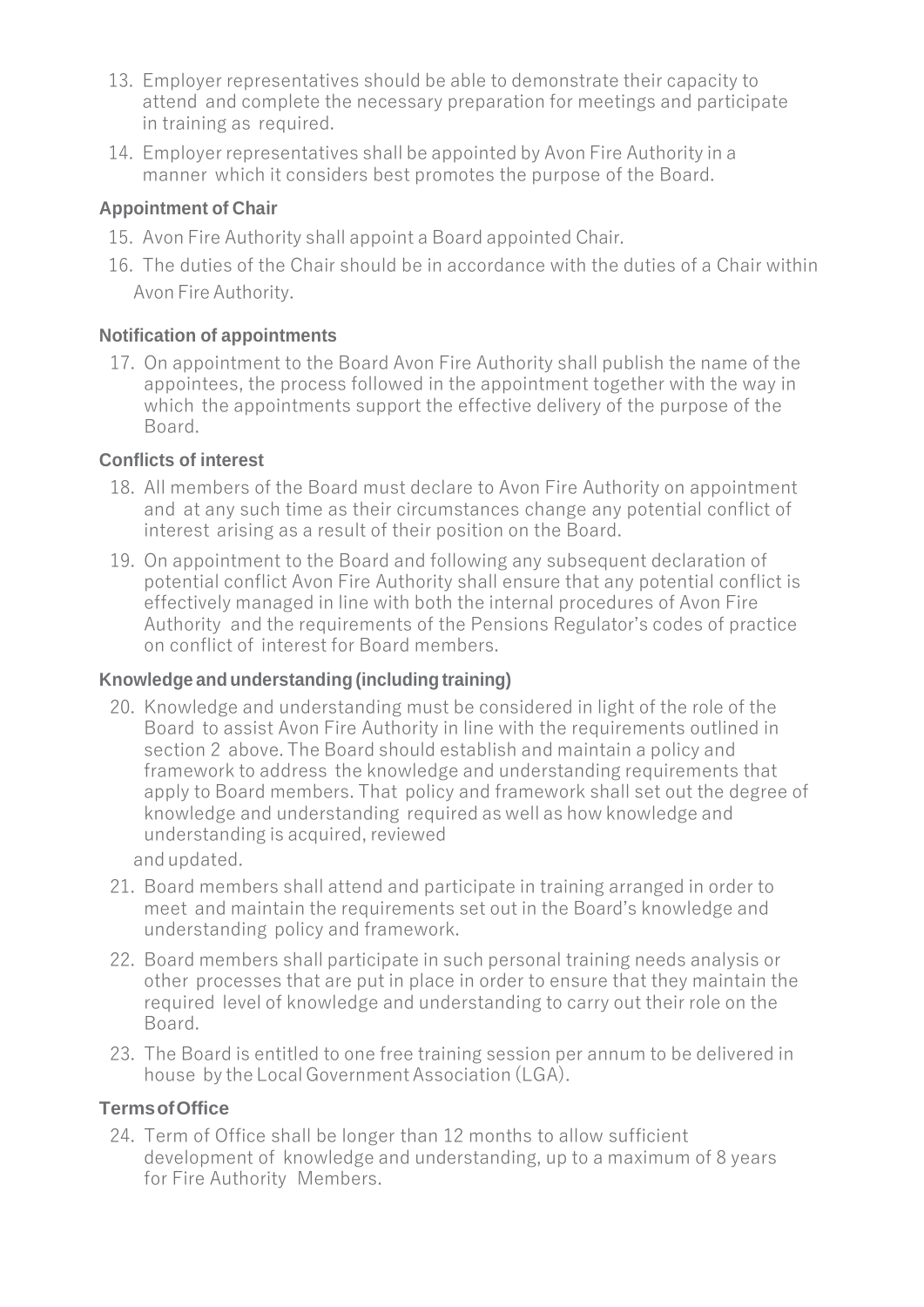25. Board membership may be terminated prior to the end of the term of office due to: (a)A Member representative appointed on the basis of their membership of the scheme no longer being a member of the Scheme.

(b)A Member representative no longer being a member of the body on which their appointmentrelied.

(c) An employer representative no longer holding the office or employment or being a member of the body on which their appointment relied.

(d)The representative no longer being able to demonstrate their capacity to attend and prepare for meetings or to participate in required training.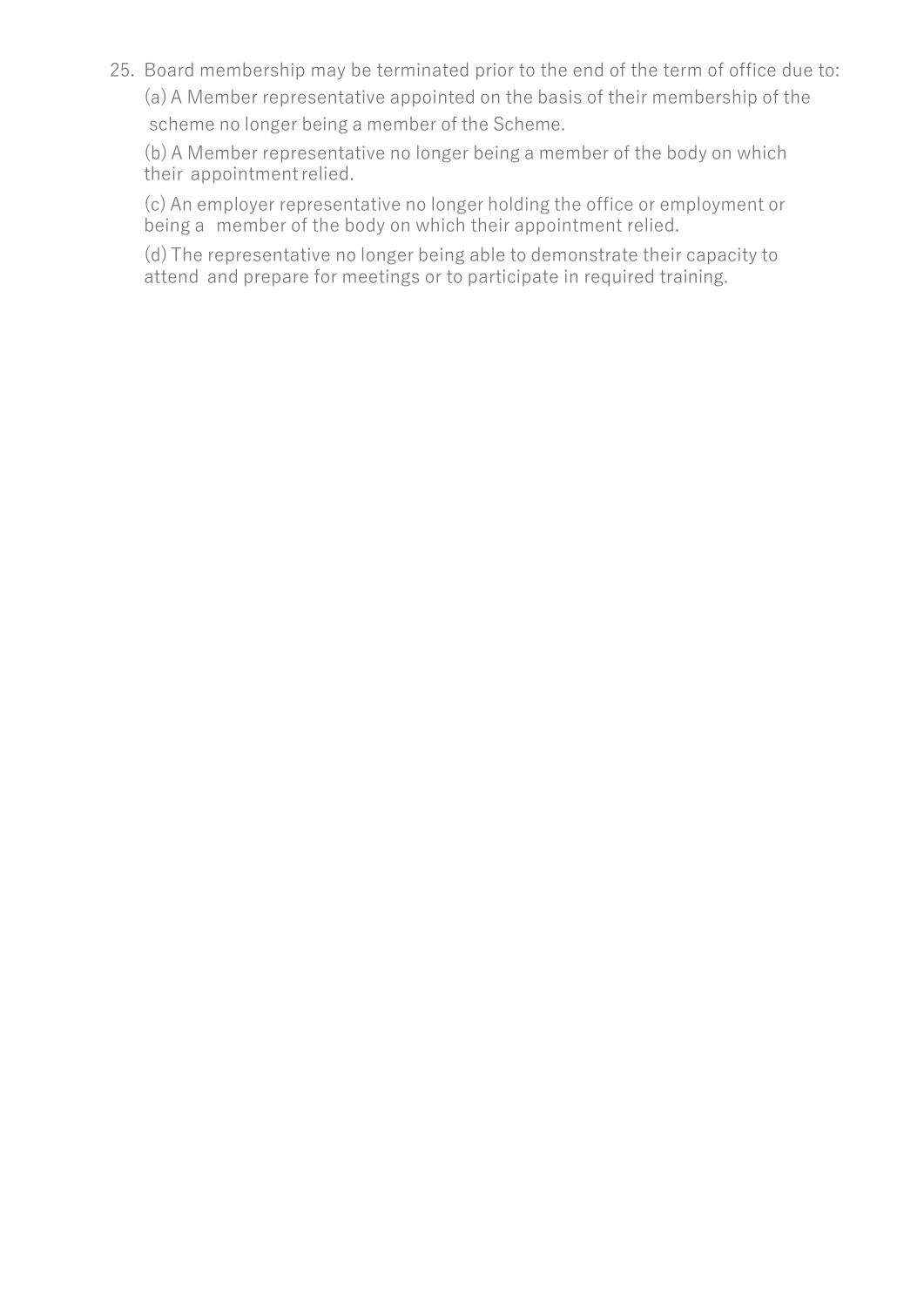#### **Meetings**

- 26. The Board shall, as a minimum meet two times per year, considering that quarterly meetings are recommended good practice. Meetings shall normally take place between the hours of 09.00 and 17.00hrs.
- 27. The Chair of the Board with the consent of the Board membership may call additional meetings. Urgent business of the Board between meetings may, in exceptional circumstances, be conducted via communications between members the Board including telephone conferencing and e-mails.
- 28. All agendas and papers for Board meetings will be made publically available on the Avon Fire Authority website unless, in the opinion of the Scheme Manager, they are covered by exempt/confidential information procedures under Schedule 12A of the Local Government Act 1972 (as amended) or represent data covered by the Data Protection Act 2018.

#### **Quorom**

29. The total number of members required to be present for a meeting to be quorate is 3 plus the Chair or deputy Chair.

#### **Voting**

- 30. The Chair shall determine when consensus has been reached.
- 31. Where consensus is not achieved this should be recorded by the Chair.
- 32. In support of its core functions the Board may make a request for information to the Chief Fire Officer (CFO) with regard to any aspect of the Scheme Manager function. Any such a request should be reasonably complied with in both scope and timing.
- 33. In support of its core functions the Board may make recommendations to the CFO which should be considered and a response made to the Board on the outcome within a reasonable period of time.

#### **Accountability**

- 34. The Board will be collectively and individually accountable to the Scheme Manager, which is ultimately Avon Fire Authority as the responsible authority for the Firefighters' Pension Schemes.
- 35. Avon Fire Authority continues to be responsible for the contractual arrangements, including delivery against the contract and agreed key performance indicators for the pension scheme administration.

#### **Data Protection**

36. The Board will adhere to the Data Protection Policies held by the Scheme Manager Avon Fire Authority.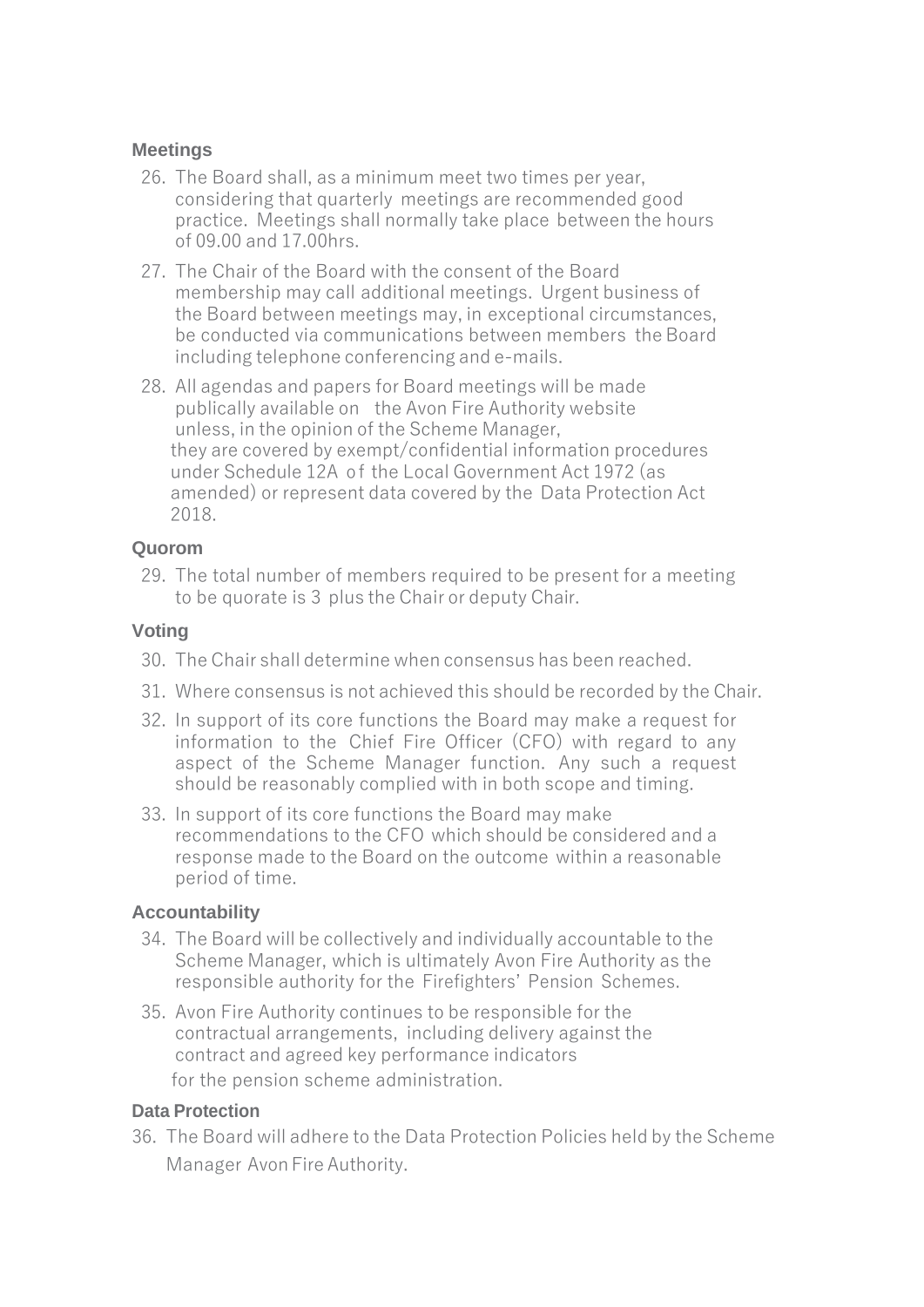#### **Interpretation**

- 37. In these terms 'the Scheme' means the Firefighters' Pension Scheme.
- 38. In these terms 'Regulations' means the Firefighters' Pension Scheme 1992, as amended, the Firefighters' Pension Scheme 2006, as amended, the Firefighters' Pension Scheme Regulations 2014 as amended, the Pension Regulators Codes of Practice as they apply to the scheme manager and pension board, and any other relevant legislation applying to the Scheme.

## **AmendmenttotheTermsofReference**

39. These terms of reference may be amended by regulation or in consultation with the Board by the Scheme Manager.

## **ANNEX A**

## **Appointment of Chair EXAMPLE APPOINTMENT PROCESSES** \*

Directly appointed memberrepresentatives

1. Every member of the scheme administered by Avon Fire Authority shall be sent

a nomination pack to include the terms of reference, an invitation to nominate themselves or another appropriate person as a member representative, a nomination form, and a voting form.

- 2. Any nomination should include information as to how the nominee meets the requirements of the role as set out in the terms of reference and how their appointment would be in the best interests of the purpose of the Board.
- 3. Nominations shall be posted on the website of Avon Fire Authority together with instructions for the completion and submission of voting forms.
- 4. The [INSERT NUMBER] nominees with the most number of votes shall be appointed to the Board.

## **Independent Chair**

- 1. Avon Fire Authority shall place an advertisement for an Independent Chair of the board in the appropriate media to include but not be restricted to:
	- (a)The website of Avon Fire Authority
	- (b)One local media outlet
	- (c) An employer newsletter
	- (d)A member newsletter
- 2. The advertisement should ask for applications for the role of Independent Chair and should include information as to how to apply together with a description of the role.
- 3. Applications should be submitted to **[INSERT SECTION/OFFICER]** of AvonFire Authority and show how the candidate meets the